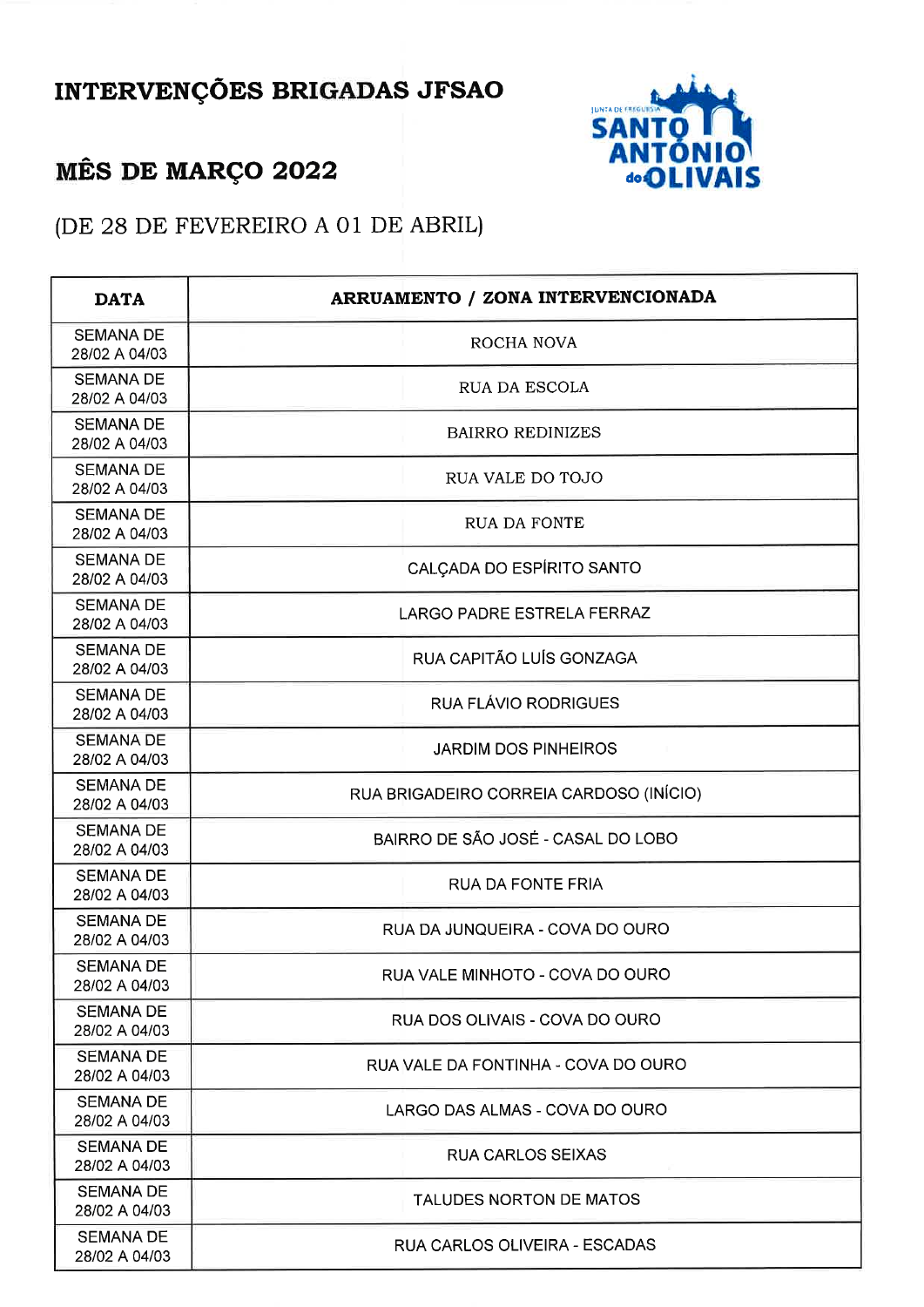| <b>SEMANA DE</b><br>07/03 A 11/03 | RUA VALE DO TOJO - TERMINAR                       |
|-----------------------------------|---------------------------------------------------|
| <b>SEMANA DE</b><br>07/03 A 11/03 | RUA DA FONTE - TERMINAR                           |
| <b>SEMANA DE</b><br>07/03 A 11/03 | <b>RUA DA BEMPOSTA</b>                            |
| <b>SEMANA DE</b><br>07/03 A 11/03 | <b>VALE DE LINHARES</b>                           |
| <b>SEMANA DE</b><br>07/03 A 11/03 | CALÇADA DO ESPÍRITO SANTO                         |
| <b>SEMANA DE</b><br>07/03 A 11/03 | LARGO PADRE ESTRELA FERRAZ                        |
| <b>SEMANA DE</b><br>07/03 A 11/03 | RUA CAPITÃO LUÍS GONZAGA                          |
| <b>SEMANA DE</b><br>07/03 A 11/03 | <b>RUA FLÁVIO RODRIGUES</b>                       |
| <b>SEMANA DE</b><br>07/03 A 11/03 | RUA DR. FRANCISCO SÁ CARNEIRO                     |
| <b>SEMANA DE</b><br>07/03 A 11/03 | RUA DA MÃOZINHA                                   |
| <b>SEMANA DE</b><br>07/03 A 11/03 | TALUDES AV FERNANDO NAMORA                        |
| <b>SEMANA DE</b><br>07/03 A 11/03 | TALUDES FONTE DA TALHA - ESCADAS                  |
| <b>SEMANA DE</b><br>07/03 A 11/03 | ESPAÇOS AJARDINADOS JUNTO À PONTE RAINHA SANTA    |
| <b>SEMANA DE</b><br>07/03 A 11/03 | RUA JOSÉ CASTILHO - ESCADAS E ESPAÇOS AJARDINADOS |
| <b>SEMANA DE</b><br>07/03 A 11/03 | TALUDES DA QUINTA DA MAIA                         |
| <b>SEMANA DE</b><br>07/03 A 11/03 | RUA ARLINDO VICENTE                               |
| <b>SEMANA DE</b><br>14/03 A 18/03 | VALE DE LINHARES - TERMINAR                       |
| <b>SEMANA DE</b><br>14/03 A 18/03 | RUA ÁLVARO CORREIA                                |
| <b>SEMANA DE</b><br>14/03 A 18/03 | <b>RUA NOVA</b>                                   |
| <b>SEMANA DE</b><br>14/03 A 18/03 | TRAVESSA DA RUA NOVA                              |
| <b>SEMANA DE</b><br>14/03 A 18/03 | <b>RUA DO PINHAL</b>                              |
| <b>SEMANA DE</b><br>14/03 A 18/03 | CALÇADA DO ESPÍRITO SANTO                         |
| <b>SEMANA DE</b><br>14/03 A 18/03 | <b>LARGO PADRE ESTRELA FERRAZ</b>                 |
| <b>SEMANA DE</b><br>14/03 A 18/03 | RUA CAPITÃO LUÍS GONZAGA                          |
| <b>SEMANA DE</b><br>14/03 A 18/03 | RUA FLÁVIO RODRIGUES                              |
| <b>SEMANA DE</b><br>14/03 A 18/03 | RUA DA MÃOZINHA - TERMINAR                        |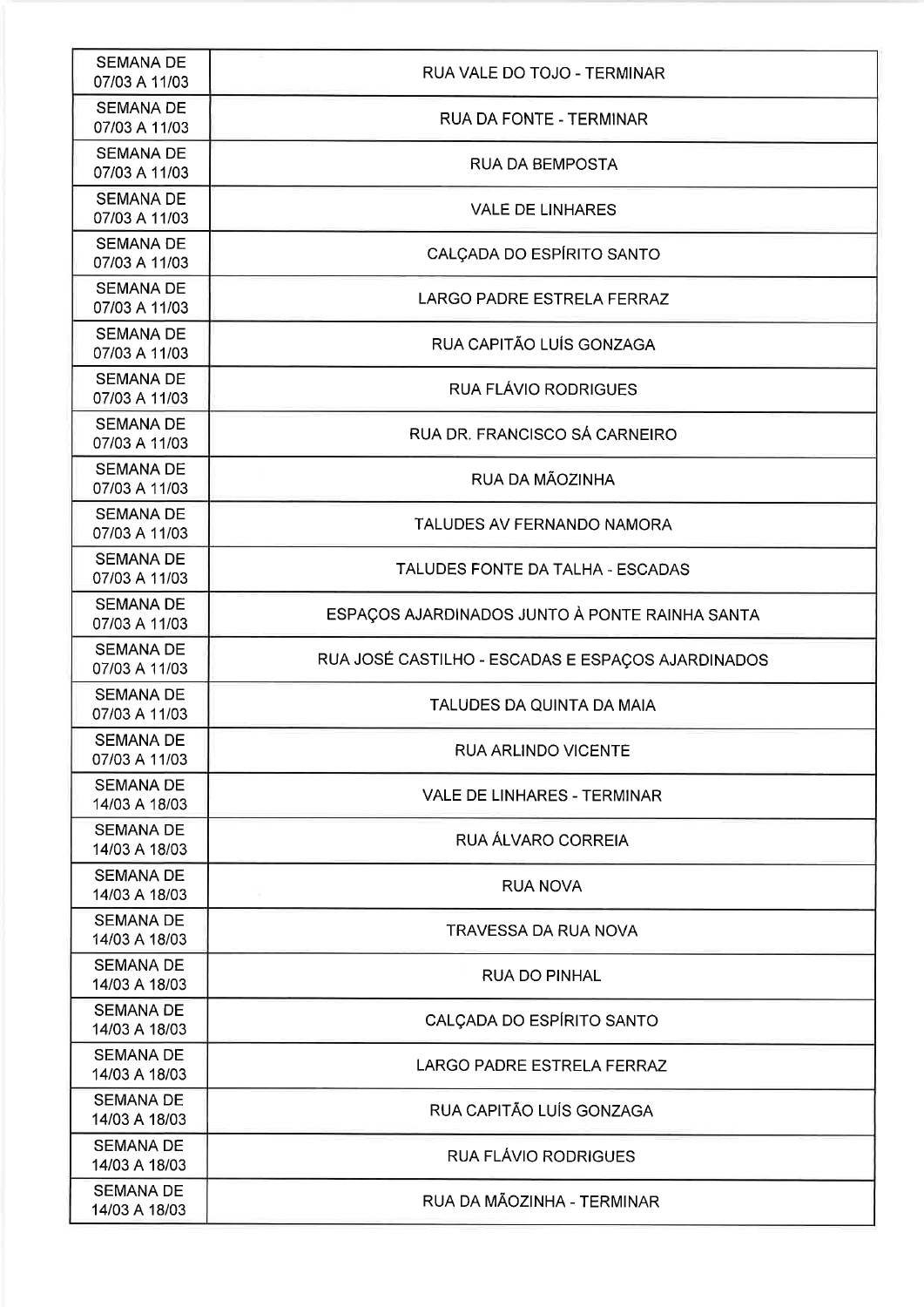| <b>SEMANA DE</b><br>14/03 A 18/03 | MIRADOURO DO ANFITEATRO NOS OLIVAIS                                                 |
|-----------------------------------|-------------------------------------------------------------------------------------|
| <b>SEMANA DE</b><br>14/03 A 18/03 | RUA ARLINDO VICENTE - TERMINAR                                                      |
| <b>SEMANA DE</b><br>14/03 A 18/03 | RUA BERNARDINO MACHADO                                                              |
| <b>SEMANA DE</b><br>14/03 A 18/03 | RUA DOM LUÍS DA CUNHA                                                               |
| <b>SEMANA DE</b><br>14/03 A 18/03 | RUA DIONÍSIA CAMÕES                                                                 |
| <b>SEMANA DE</b><br>14/03 A 18/03 | ESCADAS DE LIGAÇÃO ENTRE AS RUAS JOSÉ CASTILHO E ANTÓNIO JARDIM                     |
| <b>SEMANA DE</b><br>14/03 A 18/03 | PASSEIOS DE LIGAÇÃO DAS RUAS DIONÍSIA CAMÕES E LOURENÇO CHAVES DE<br><b>ALMEIDA</b> |
| <b>SEMANA DE</b><br>14/03 A 18/03 | RUA BERNARDINO MACHADO - ESPAÇOS AJARDINADOS                                        |
| <b>SEMANA DE</b><br>14/03 A 18/03 | <b>RUA FERNANDES MARTINS</b>                                                        |
| <b>SEMANA DE</b><br>14/03 A 18/03 | <b>RUA CAROLINA MICHAELLIS</b>                                                      |
| <b>SEMANA DE</b><br>14/03 A 18/03 | AV. GENERAL HUMBERTO DELGADO                                                        |
| <b>SEMANA DE</b><br>21/03 A 25/03 | RUA ÁLVARO CORREIA - TERMINAR                                                       |
| <b>SEMANA DE</b><br>21/03 A 25/03 | RUA DE SÃO ROMÃO                                                                    |
| <b>SEMANA DE</b><br>21/03 A 25/03 | LARGO DE SÃO ROMÃO                                                                  |
| <b>SEMANA DE</b><br>21/03 A 25/03 | <b>RUA DO LUZEIRO</b>                                                               |
| <b>SEMANA DE</b><br>21/03 A 25/03 | TRAVESSA DO LUZEIRO                                                                 |
| <b>SEMANA DE</b><br>21/03 A 25/03 | RUA IVO CORTESÃO                                                                    |
| <b>SEMANA DE</b><br>21/03 A 25/03 | CALÇADA DO ESPÍRITO SANTO                                                           |
| <b>SEMANA DE</b><br>21/03 A 25/03 | <b>RUA LUZ VIDEIRA</b>                                                              |
| <b>SEMANA DE</b><br>21/03 A 25/03 | CALÇADA DO GATO - CONTINUAÇÃO                                                       |
| <b>SEMANA DE</b><br>21/03 A 25/03 | CALÇADA DE SANTO ANTÓNIO                                                            |
| <b>SEMANA DE</b><br>21/03 A 25/03 | <b>LARGO PADRE ESTRELA FERRAZ</b>                                                   |
| <b>SEMANA DE</b><br>21/03 A 25/03 | CALÇADA DO ESPÍRITO SANTO                                                           |
| <b>SEMANA DE</b><br>21/03 A 25/03 | RUA DR. JOSÉ ALBERTO DOS REIS                                                       |
| <b>SEMANA DE</b><br>21/03 A 25/03 | RUA CAPITÃO LUÍS GONZAGA                                                            |
| <b>SEMANA DE</b><br>21/03 A 25/03 | RUA FERNANDO ASSIS PACHECO                                                          |